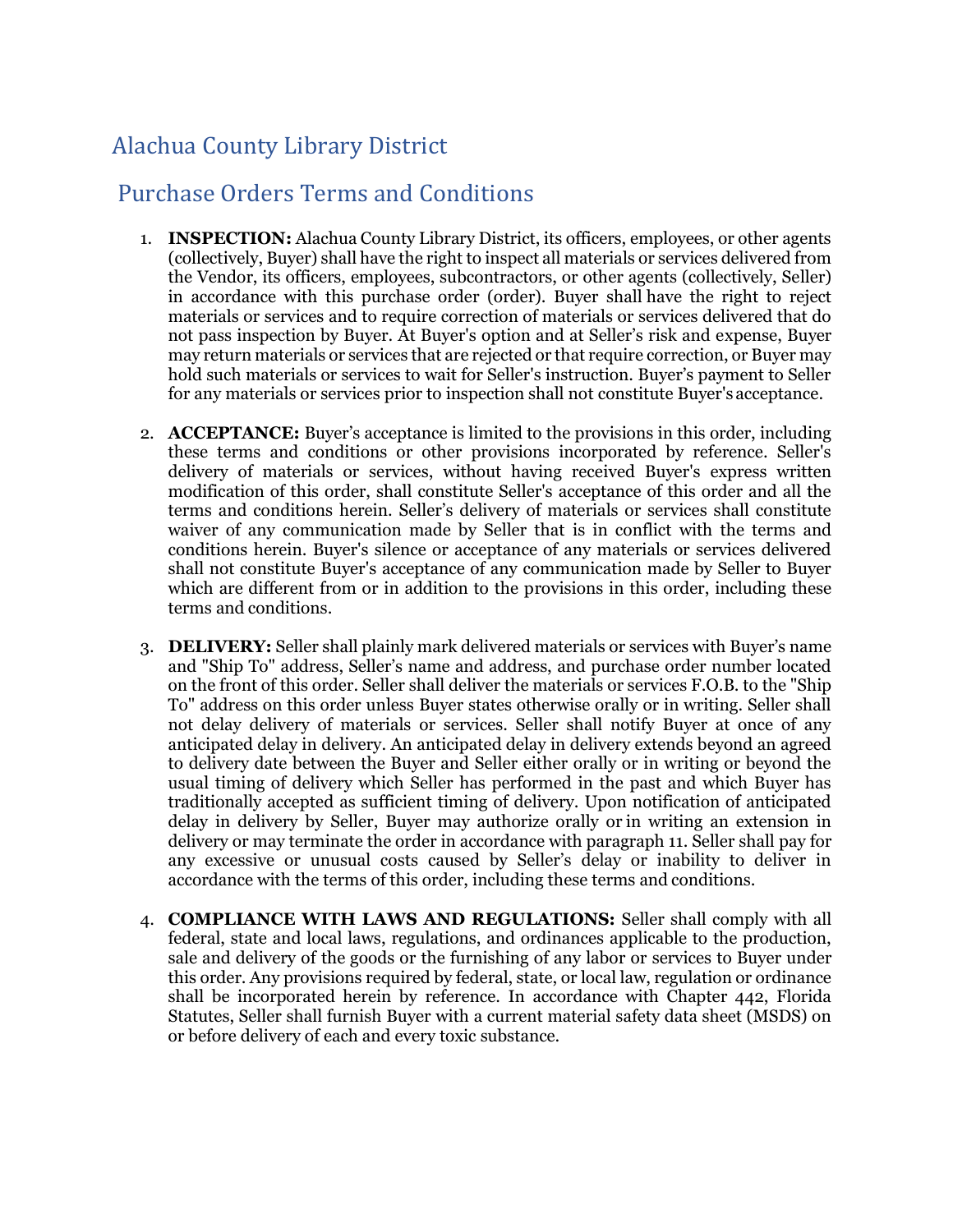5. **CONTRACTED EMPLOYEES E-VERIFY SYSTEM:** The Contractor/Professional shall utilize the U.S. Department of Homeland Security's E-Verify system to verify the employment eligibility of all new employees hired by the Contractor/Professional during the term of this Agreement. The E-Verify system is located at [https://www.uscis.gov/E-](https://www.uscis.gov/E-Verify)[Verify](https://www.uscis.gov/E-Verify).

The Contractor/Professional shall expressly require any subcontractors performing work or providing services pursuant to the County's Agreement to utilize the U.S. Department of Homeland Security's E-Verify system to verify the employment eligibility of all new employees hired by the subcontractor during the term of the solicitation. The E-Verify system is located at <https://www.uscis.gov/E-Verify>.

- 6. **INSURANCE:** Seller shall maintain insurance acceptable to Buyer in full force andin effect throughout the term of this order.
- 7. **WARRANTY:** In addition to any warranty implied by law or fact, and any other express warranties, Seller expressly warrants all items to be free from defects in design, workmanship and materials or services. Seller expressly warrants toconform strictly to applicable specifications, drawings, approved samples, if any; and to be fit and sufficient for the purpose intended and to be merchantable. Such warranties, together with all other service warranties of Seller, shall run to Buyer. All warranties shall survive inspection and payment byBuyer.
- 8. **WARRANTY - PRICE:** Seller warrants that Buyer shall not be billed at prices higher than stated on this order unless authorized by Buyer in writing. Seller representsthat the prices charged for the goods and services covered by this order are the lowest price charged by the Seller to members of a class similar to Buyer under conditions similar to those specified in this order. Seller represents that the prices in this order comply with the applicable law in effect at the time of quotation, sale or delivery. Seller shall apply to this order any price reduction applicable to materials or services ordered subsequent to the placement of this order.
- 9. **INDEMNIFICATION:** Seller (excluding the State of Florida or its agencies) shall indemnify and hold harmless Buyer against all consequences of this order, including but not limited to liability, claims, damages, fines, fees, expenses, penalties, suits, proceedings, causes of action and costs, including attorney's fees for trial and on appeal, of any kind and nature arising out of or in any way connected with the performance of this order whether by act or omission of the Seller, its officers, agents, employees or others. Seller shall pay all royalties and assume all costs arising from the use of any invention design, process, materials or services, equipment, product, or other device which is the subject of patent rights or copyrights. Seller shall, at its own expense, hold harmless and defend Buyer against any claim, suit, or proceeding brought against Buyer which is based upon a claim, whether rightful or otherwise, that the goods or services, or any part thereof, furnished under this purchase order, constitute an infringement of any patent or copyright of the United states. Seller shall pay all damages and costs awarded against Buyer.